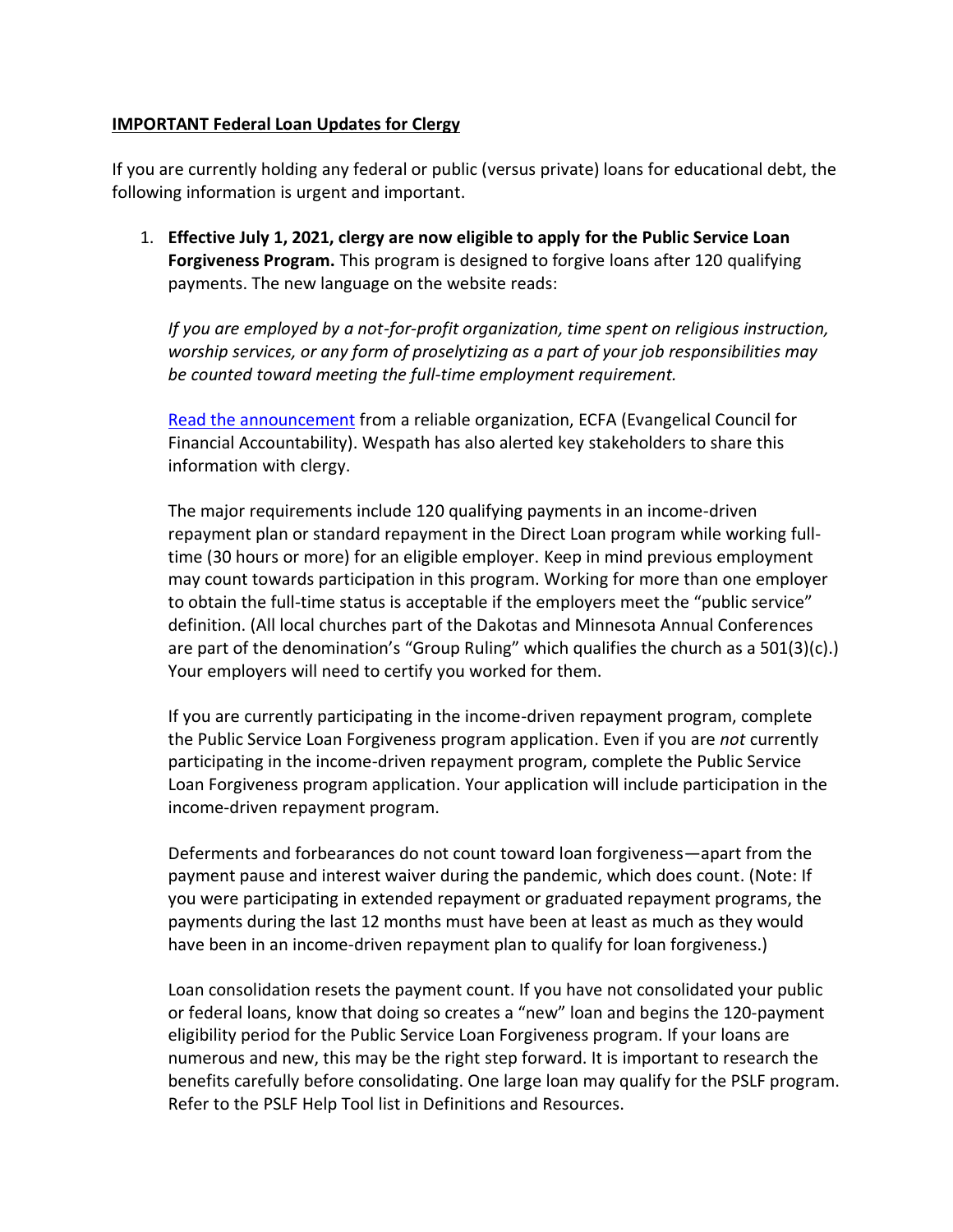The application process may take 6–12 months. Apply regardless of your tenure.

## **Other important information you need to know!**

- 2. The forbearance period for public loans has been extended from September 30, 2021 to January 31, 2022. Your first payment is not required until February 2022.
- 3. The 23 months of forbearance does not lengthen your loan repayment period. In other words, the 23-month period when payments were not required count toward the loan forgiveness as if you actually made payments during the 23 months.
- 4. If you are currently participating in the income-driven repayment program, the recertification for a new payment amount will not occur until June 2022. This means your payments will be what they were before the forbearance period until June 2022. However, if your income was reduced during the forbearance period, you can request an earlier re-certification and potentially obtain a lower monthly payment.

## **Important Definitions and Resources**

**Income-driven Repayment Programs:** Income-driven repayment plans are designed to make your student loan debt more manageable by reducing your monthly payment amount. The four income-driven repayment plans are income-contingent repayment (ICR), income-based repayment (IBR), pay-as-you-earn repayment (PAYE) and revised pay-as-you-earn repayment (REPAYE). Learn more at [https://studentaid.gov/app/ibrInstructions.action.](https://studentaid.gov/app/ibrInstructions.action)

NOTE: If you need to make lower monthly payments or if your outstanding federal student loan debt represents a significant portion of your annual income, the income-driven repayment programs provide an excellent solution to improve your overall cash flow. Because you may be eligible for the Public Service Loan Forgiveness Program, the need to more aggressively pay down your loan in order to start paying the principal over the interest becomes less urgent.

**Loan Consolidation**: If you have multiple student loans you may be able to combine them into one loan with a fixed interest rate based on the weighted average of the interest rates on the loans being consolidated. However, this resets the clock for the Public Service Loan Forgiveness program. Learn more at [https://studentaid.gov/app/launchConsolidation.action.](https://studentaid.gov/app/launchConsolidation.action)

**Public Service Loan Forgiveness Program:** The PSLF Program forgives the remaining balance on your Direct Loans after you have made 120 qualifying monthly payments under a qualifying repayment plan while working full-time for a qualifying employer. Learn more at [https://studentaid.gov/manage-loans/forgiveness-cancellation/public-service.](https://studentaid.gov/manage-loans/forgiveness-cancellation/public-service)

**Public Service Loan Forgiveness Program Help Tool and Application:** This tool and the application is available at [https://studentaid.gov/pslf/.](https://studentaid.gov/pslf/)